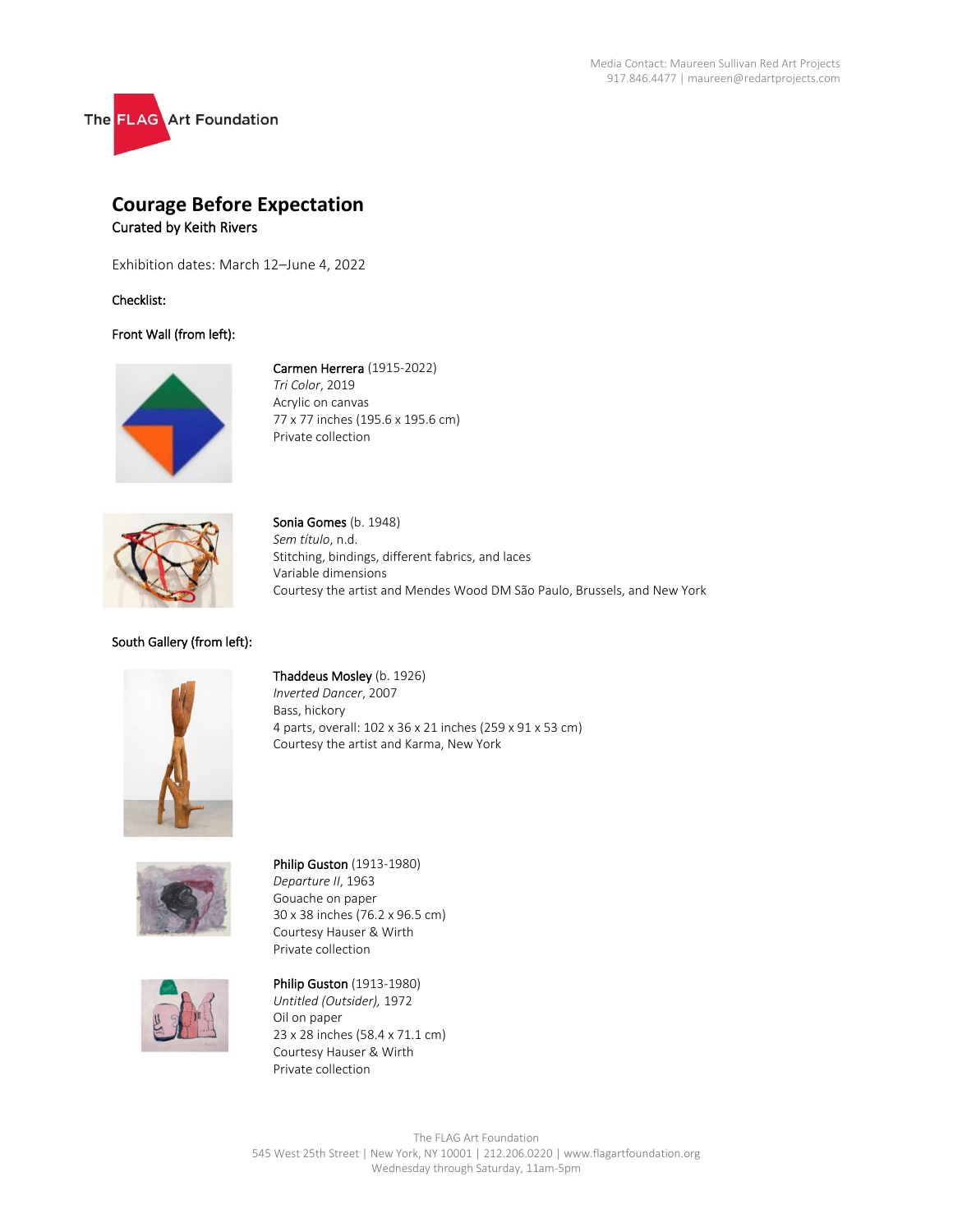

Mark Bradford (b. 1961) *Ridin' Dirty*, 2006 Mixed media installation (collage on paper, 78 panels attached with Velcro) 109 x 336 inches (276.9 x 825.5 cm) Private collection



Thaddeus Mosley (b. 1926)

*Perge Modo*, 2020 Bronze 87 × 56 × 29 inches (221 x 142.2 x 73.7 cm) Courtesy the artist and Karma, New York



Laura Owens (b. 1970) *Untitled*, 2014 Flashe on linen 33 ¾ x 24 inches (85.7 x 61 cm) Courtesy the artist



On Kawara (1932-2014) *Today Series (18 Marz 1997)*, 1997 Acrylic on canvas Painting: 8 1/16 x 10 1/16 inches (20.5 x 25.6 cm) Cardboard storage box (lined with clippings from *The New York Daily News)*: 8 3/8 x 10 ½ x 1 7/8 inches (21.3 x 26.7 x 4.8 cm) Private collection



### Kerry James Marshall (b. 1955)

*Angelique*, 2018 inkjet print on paper 44 x 36 inches (111.8 x 91.4 cm) (print) 47 x 39 x 1 1/4 inches (119.4 x 99.1 x 3.2 cm) (framed) Edition 2 of 5 Courtesy the artist and Jack Shainman Gallery, New York



Kerry James Marshall (b. 1955)

*Black Artist (Studio View),* 2002 ink-jet print on paper 50 1/8 x 61 7/8 x 2 ½ inches (127.3 x 157.2 x 6.4 cm) (framed) Edition AP1 of 3, with 1 AP Courtesy the artist and Jack Shainman Gallery, New York



Kerry James Marshall (b. 1955) *Robert and his Spaceship*, 2021 Archival inkjet print face mounted to Optium 36 ½ x 44 inches (92.7 x 111.8 cm) (print) 38 ¾ x 46 ½ x 1 1/16 inches (98.4 x 118.1 x 2.7 cm) (framed) Edition 2 of 7, with 3 APs Courtesy the artist and Jack Shainman Gallery, New York

The FLAG Art Foundation 545 West 25th Street | New York, NY 10001 | 212.206.0220 | www.flagartfoundation.org Wednesday through Saturday, 11am-5pm